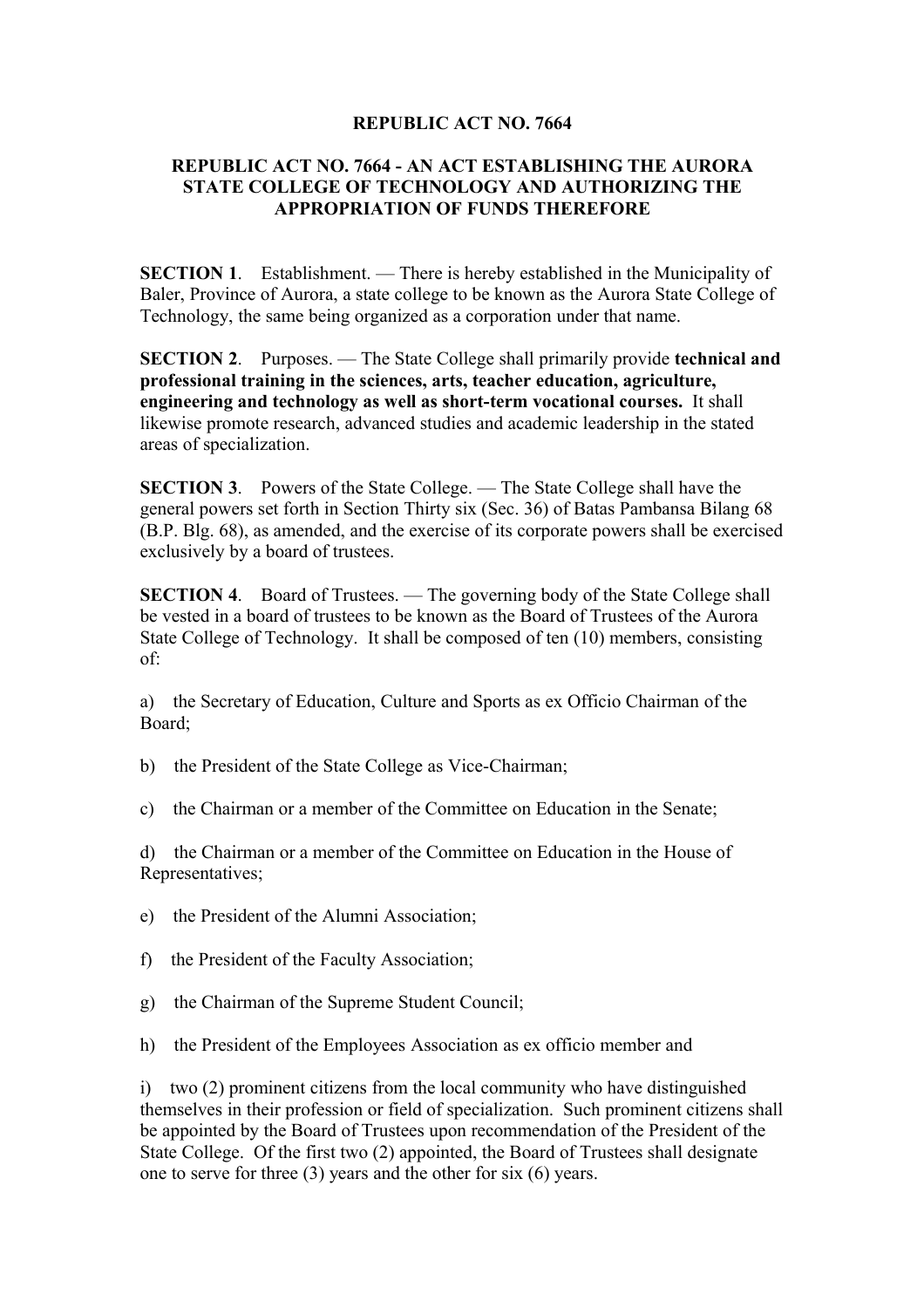The members of the Board of Trustees shall be citizens and residents of the Philippines. Except for the President of the State College, the President of the Faculty Association and the President of the Employee Association, no person in the employ of the State College or of other educational institutions in any capacity whatsoever shall be eligible for membership in the Board of Trustees.

The members shall serve without compensation, but they shall be reimbursed for necessary expenses incurred in their attendance of meetings of the Board or in connection with their official business authorized by resolution of the Board.

The Board of Trustees shall hold its regular meeting every two (2) months and may hold as many special meetings as may be necessary. One-half of the members holding office at the time of the meeting is called shall constitute a quorum. In the absence of the Chairman, the President of the State College shall act as Presiding Officer during the Board meetings.

SECTION 5. Powers of the Board of Trustees. — The Board of Trustees shall have the following powers:

a) to receive and appropriate, to the ends specified by law, such sums as may be provided by law for the support of the State College;

b) to provide for the establishment of an institute of General Education Studies, a School of Agriculture and Aquatic Sciences, a School of Forestry and Environmental Science, a School of Engineering and Technology, a School of Education, a School of Business, a School of Veterinary Medicine, an Indigenous Arts and Crafts Institute, and other schools and departments as the Board of Trustees may deem necessary;

c) to confer degrees upon successful candidates for graduation from the State College;

d) to authorize the President of the State College to award certificates for completion of non-degree programs;

e) to prescribe for the governance of the State College such rules and regulations not contrary to law as may be necessary to carry out the purposes of the State College;

f) to receive in trust legacies, gifts, donations for real and personal property of all kinds, and to administer the same for the benefit of the State College or of a school, institute or department thereof, or for aid to any student or students in accordance with directions and instructions of the donor or, in default thereof, in such manner as the Board of Trustees may in its discretion determine;

g) to appoint the president, vice-presidents, deans, directors, the secretary of the State College, the registrar, the heads of the departments, professors, instructors, lecturers and other officials and employees of the State College, to affix their annual compensation subject to pertinent compensation laws, to prescribe their hours of service, duties and other conditions as it may deem proper; to grant them, in its discretion, leave of absence in accordance with rules that it may promulgate and, to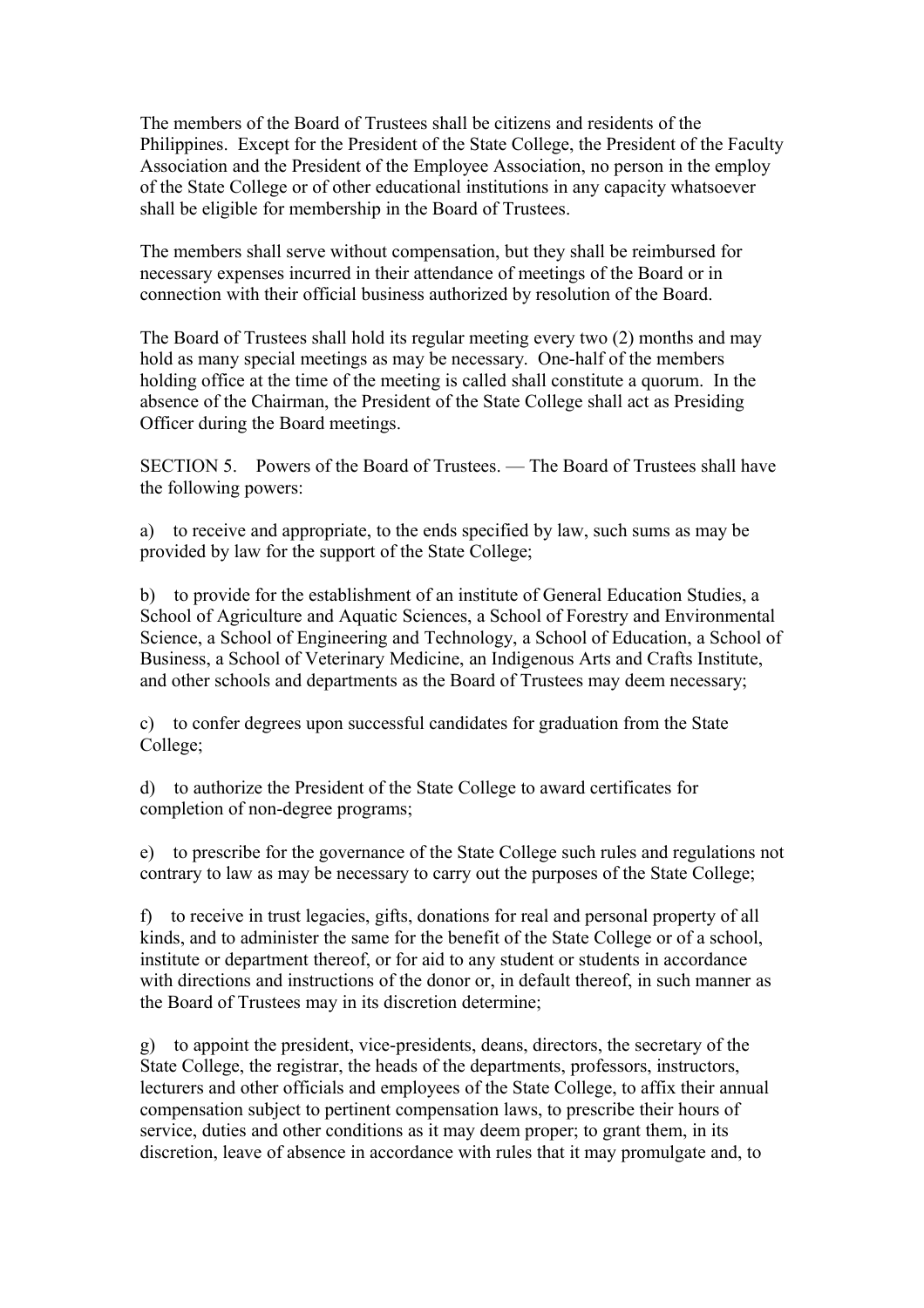remove them for cause after proper notice and hearing pursuant to Civil Service laws governing disciplinary action;

g) to approve the curricula and rules of discipline drawn up by the College Academic Council as hereinafter provided;

i) to fix tuition fees and other necessary school charges such as, but not limited to, matriculation fees, graduation fees, and laboratory fees, as the Board may deem proper to impose. Such fees and charges, including government subsidies and other income generated by the State College, shall constitute special trust funds and shall be deposited in any authorized bank, and any and all interest that shall accrue therefrom shall form part of the same funds for the use of the State College. Any provision of existing laws to the contrary notwithstanding, incomes generated by the State College may, at the discretion of the Board of Trustees, be disbursed for the professional growth and development, health, welfare and other similar benefits of the faculty members and personnel; for the acquisition, construction, maintenance and repair of urgently needed instructional and auxiliary facilities, equipment, building and other infrastructures; and for expenses necessary for the attainment of its purposes under this Act.

i) to provide fellowships for qualified faculty members and scholarships, grants-inaid and part-time job opportunities to deserving students, especially the underprivileged;

k) to establish chairs in the schools mentioned in paragraph (b) of this Section and to sustain their endowment, as well as to provided for other faculty awards as the programs of action may make necessary; and

l) to establish branches or extensions within the Province of Aurora where there are no existing educational institutions offering similar programs or courses.

SECTION 6. a) The President. — The administration of the State College shall be vested in the President. He shall be appointed by the Board of Trustees for a term of six (6) years: provided, that the President of the State College may be appointed after his term shall have expired.

His salary shall be fixed by the Board of Trustees, subject to pertinent compensation laws.

The powers and duties of the President, in addition to those specifically provided for in this Act, shall be those usually pertaining to the Office of the President of a State College or university.

In case of permanent vacancy in the Office of the President by reason of death, resignation, removal for cause or incapacity to perform the functions and duties of the office, the Vice-President for Academic Affairs shall act as President of the State College until a new president shall have been appointed and qualified.

b) Vice President. — The President of the State College shall be assisted by two (2) vice-presidents; one vice-president for academic affairs and one vice-president for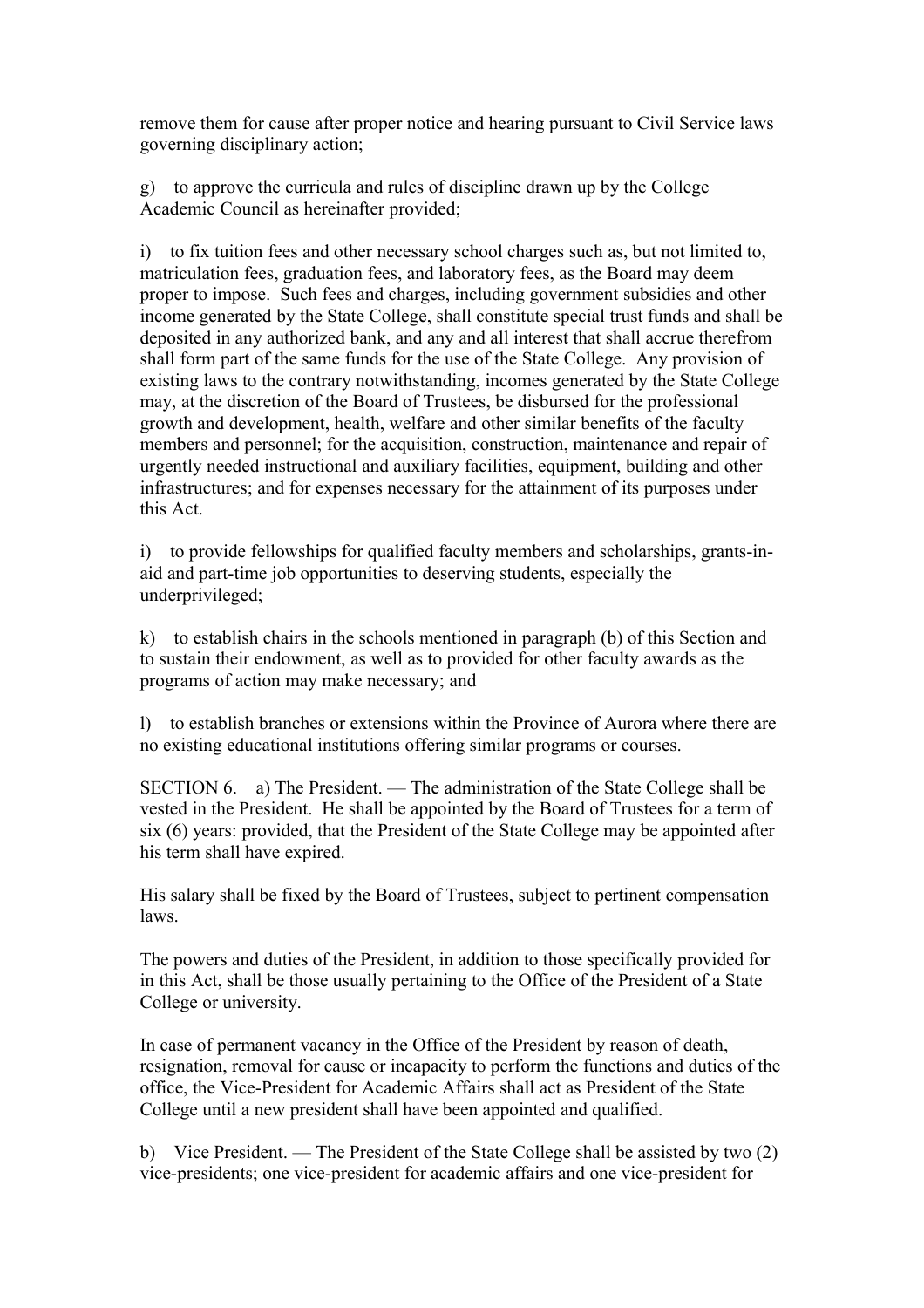planning and finance, who shall be appointed by the Board of Trustees upon the recommendation of the President of the State College.

SECTION 7. Faculty; Appointment of Deans. — The body of professors and instructors of each school shall constitute its faculty and as head of each faculty, there shall be a dean to be appointed by the Board of Trustees upon the recommendation of the President of the State College.

In the appointment of professors or instructors, no religious opinion or affiliation shall be made a matter of inquiry or examination: provided, however, that no faculty member or employee in the State College shall inculcate sectarian tenets in any of his/ her teaching or attempt, either directly or indirectly, under penalty of dismissal by the Board of Trustees, to influence students and employees for or against any particular church or religious sect.

SECTION 8. Secretary of the State College. — There shall be a Secretary of the State College to be appointed by the Board of Trustees upon the recommendation of the President of the State College. He shall also serve as Secretary of the Board of Trustees. It shall be his duty to keep the records of the State College and the Board, and shall be compensated according to pertinent compensation laws.

SECTION 9. College Academic Council. — There shall be a College Academic Council consisting of the President of the State College and all the members of the faculty holding the rank of professor, associate professor, and assistant professor. The Council alone shall have the power to prescribe the curriculum and rules of discipline, subject to the approval of the Board of Trustees. It shall also fix the requirements for admission as well as graduation. The Council has the authority to recommend the conferment of titles to deserving individuals. Through the President of the State College or its duly authorized committee, the Council shall have disciplinary power over the students of the State College within the limits prescribed by the Rules of Discipline approved by the Board of Trustees.

SECTION 10. Admission. — No student shall be denied admission in the State College by reason of sex, ethnic consideration, religious belief or political affiliation.

SECTION 11. Campus Site. — The State College shall have an area of not less than one hundred hectares (100 has.) for its exclusive use as campus site for its academic and instructional programs, research and development activities and experimental and laboratory facilities.

The Board of Trustees shall forthwith recommend a suitable site in Baler, Aurora for this purpose. The Office of the President of the Philippines shall effect the immediate acquisition of the area by way of proclamation or by instituting expropriation proceedings, if necessary.

SECTION 12. Development Plan. — The Board of Trustees, within six (6) months following its creation, shall complete a seven-year development plan for the State College which shall serve as the basis for its policy decisions, taking into consideration the resources of the Casiguran School of Fisheries in Barangay